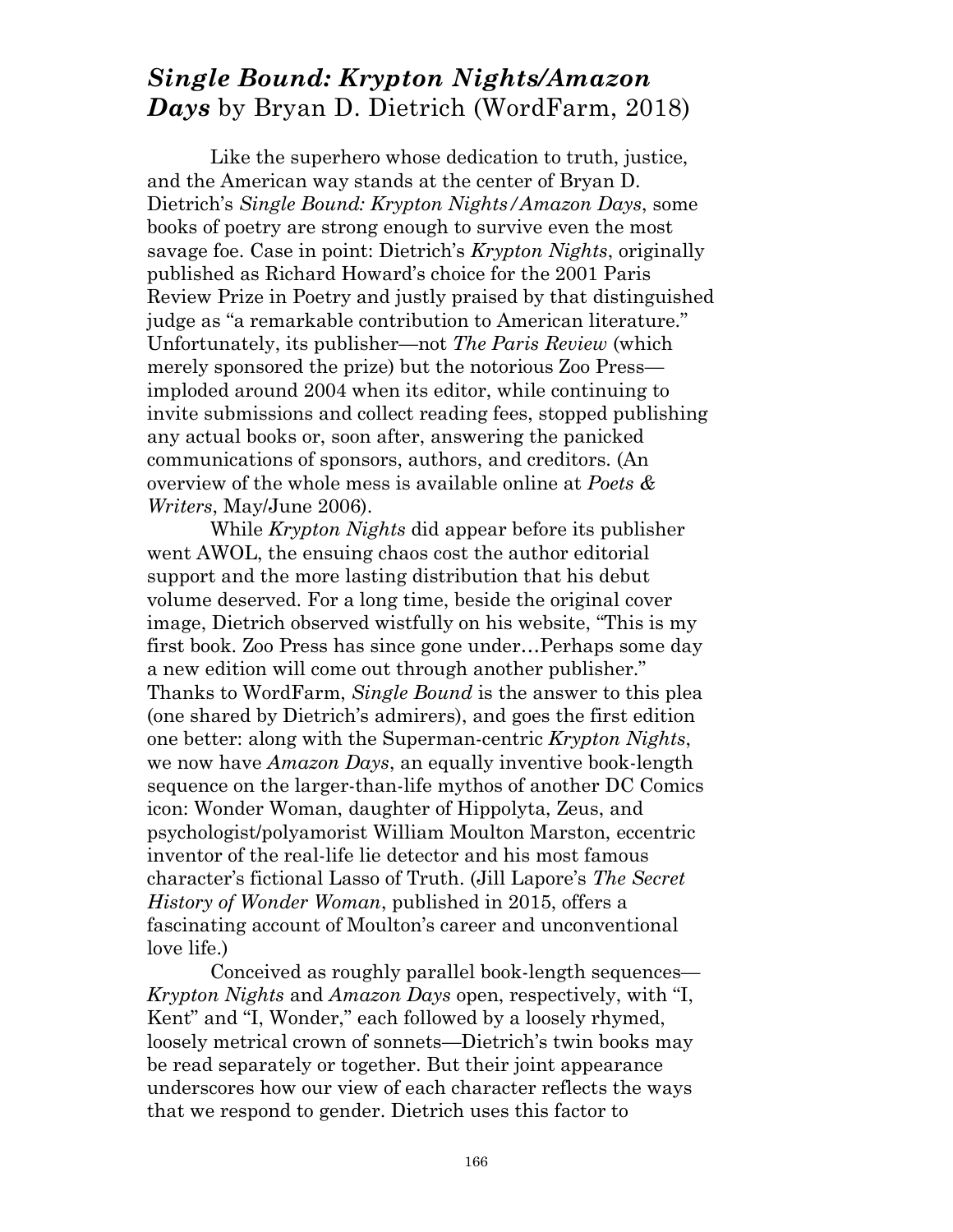advantage. Reinforcing the heroes' kinship and tying their histories together, Superman resurfaces in the final section of *Amazon Days* in poems that imply a more intimate relationship between the heroes. These are largely narrated by a breathless Superman, overwhelmed by his secret crush (or, perhaps, their clandestine relationship): "Alone with her, I seem to understand / earth, its breath, better, the orgasm of ozone / that rushes out when she describes her own / flight" ("Superman's *Other* Secret"). Here and elsewhere, Dietrich masterfully navigates the difficult waters between our suspension of disbelief (these are, after all, outlandishly costumed comic book characters) and a more serious examination of the archetypes that they embody. To do so within the strictures of various shifting narratives, in poems often framed as dramatic monologue, is especially impressive.

 The case of Wonder Woman presents unique challenges. Since at least 1954, when psychologist Frederic Wertham's *The Seduction of the Innocent* asserted that comic books (especially horror and superhero comics) were a key cause of juvenile delinquency, the sexual content of comics has been debated, their idealized—and ideally endowed—male and female protagonists subject to the jaundiced gaze of moralists and censors. At the same time, creator Marston filled Wonder Woman's early adventures with encounters unmistakably shaped by the bondage and submission fantasies he believed are widely held (see Lapore, among others, for further discussion). Dietrich responds in several ways. One is through the dramatic monologue that, taking its title from Wertham's book, features not Wertham but Marston claiming his mantle as "Lord of Lies":

> . . . . . . . . . . . . . Nothing could escape my snare. Not one woman. Not two. Not the one I made of my wives, gave a lasso to, bound with that other invention, my intention to save us all from men like me…

The male gaze that Marston and others bring to women's bodies—to women *as* bodies—raises unavoidable questions regarding a character so often eroticized. Dietrich meets these questions head on in "I, Wonder," a meditative monologue that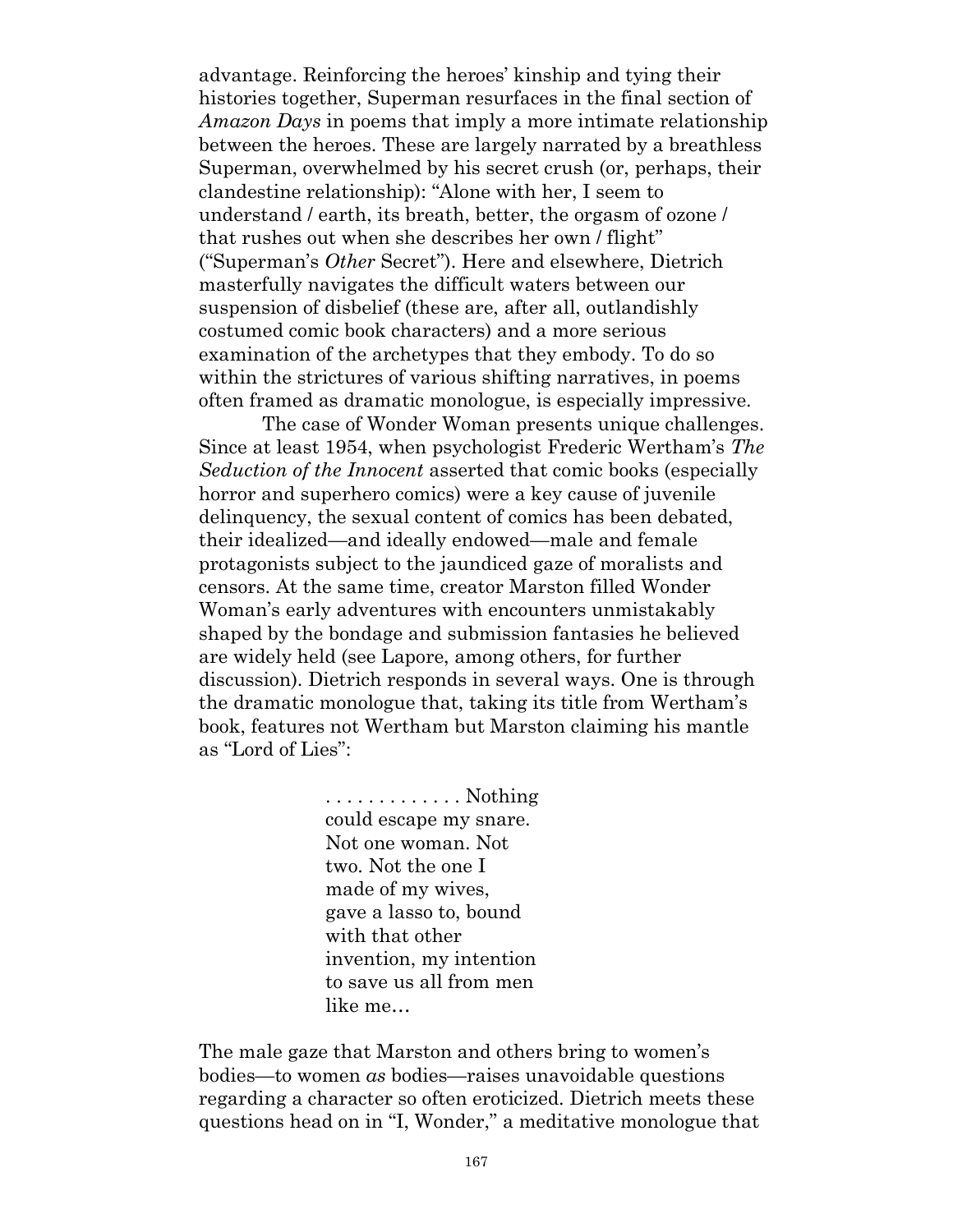allows Wonder Woman to crack wise about her own erotic power: "It's all about cleavage, and I don't just mean / what I could do with an arrow and a dozen / ax heads." Elsewhere, Dietrich examines the impulses and myths that resonate through Marston's heroine. "Paradise Island" opens with suitably Miltonic overtones as Queen Hippolyta, Wonder Woman's mother, considers the island's history: "I sing of arms and of a woman who fate made / fugitive, who on her arms *wore* arms, bracelets, bonds / I forged myself from folly." In a contemporary voice, she regrets her daughter's departure with Steve Trevor (the officer nursed back to health after a crashlanding on the island) to join the war against the Axis powers: "This is how it's always been, / some man leaving with the best piece. Even the myth, / the story you tell yourselves of who and where we are, *l* that too is part of your forgetting." (The Amazons' Themyscira remains beyond the reach of men due to various fictional tropes employed in the comics' near eightyyear history.) In lines like these, Dietrich succeeds on multiple levels: he inhabits a character convincingly, reinvents the DC universe, invokes its basis in Greek myth, and asks serious questions about gender and culture, all the while ensuring that we suspend our disbelief. He is walking a tightrope (or magic lasso?) that Wonder Woman herself might envy.

 Along with the gift of *Amazon Days*, the restoration of *Krypton Nights* to print is both welcome and long overdue. In poems whose references reflect the author's immersion in influences as wide-ranging as Homer, Dante, Yeats, and Joseph Campbell, among others, Dietrich expands the poet's standpoint: he is protagonist, myth-gatherer, cultural critic, bard, archivist of popular culture, and seeker of enlightenment. In fulfilling this last role, the title poem, "Krypton Nights," is especially moving, evoking spiritual transcendence despite the burden of fatal knowledge:

> When the last Krypton night simmers over the rim of your world, when we meet in the sky to find ourselves sharing stars, when what was once familiar slinks away, disoriented, hungry for the next clarity, remember

shadows cast from nothing in the dark.

The poem appears in "The Jor-El Tapes," a section in the voice of Superman's father as captured by Albuquerque's Very Large Array radio telescope and later transcribed—a delightful conceit. (Throughout the book, cosmic messages and prayer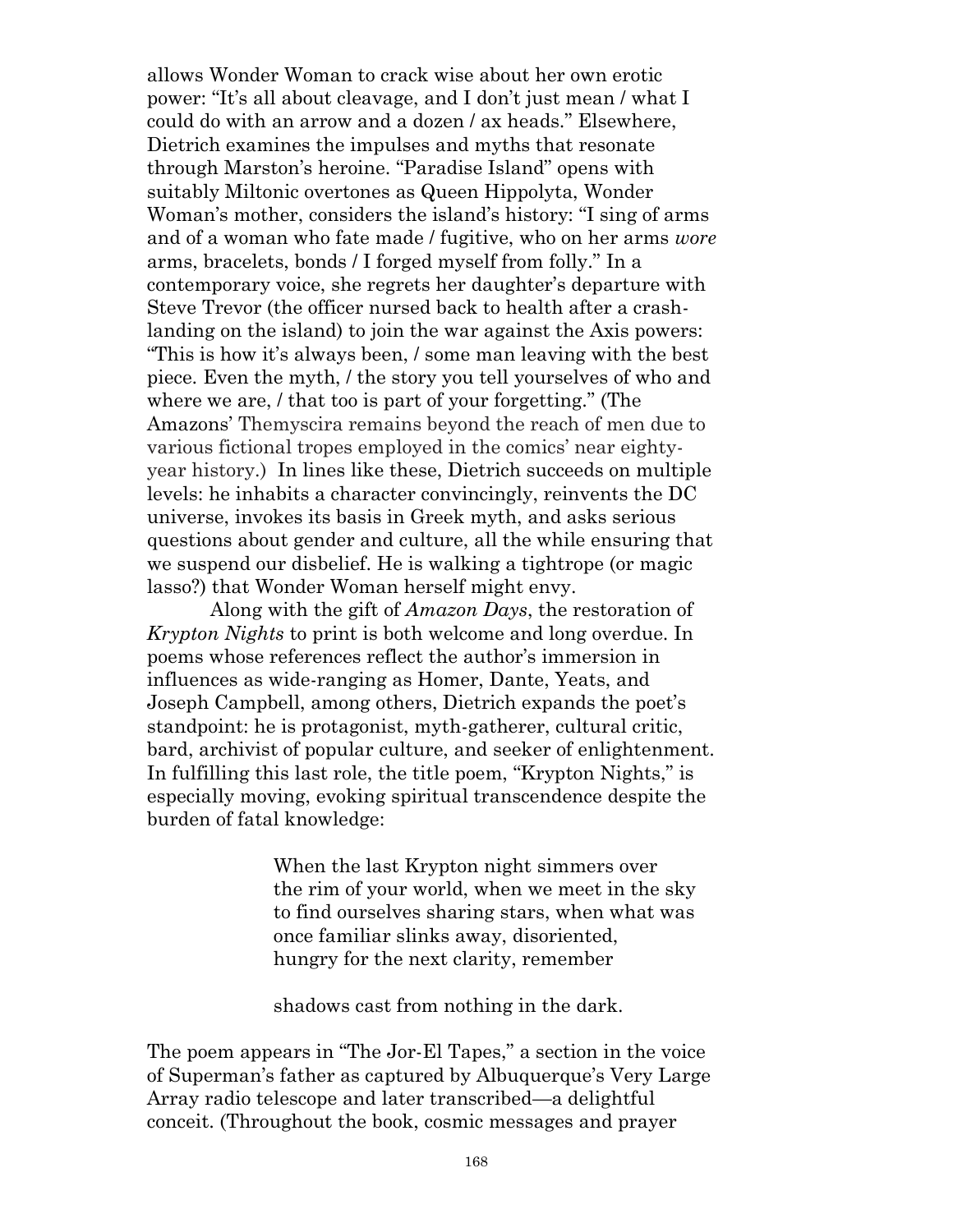often connect in serious play.) Jor-El is dead by the time his voice has spanned the light years, destroyed by the same apocalypse that brought his son to Earth, only to come of age as the hero who, as Gary Engle observes, flies and wears a cape that "doesn't so much drape his shoulders as stand apart from them and echo their curve, like an angel's wings" (Gary Engle, "What Makes Superman So Darned American?", an essay widely anthologized). Engle points out that the suffix of Superman's Kryptonic name, Kal-El, suggests a Hebrew origin with multiple meanings: for example, "God" in masculine singular form; also, "of God," often the ending of angels' names in the Apocrypha. Having monitored earth from Krypton, Jor-El's persona reflects on the metaphysics of myth, and in poems such as "The Else," "JHVH" (the name for God in Hebrew consonants), and "The Mysteries of Azazel" (one of the fallen angels in the non-canonical Book of Enoch), the poet explores religious traditions for the ways that they prefigure Krypton's semi-divine son—a stranger whose powers promise rescue and protection: "My son will be your Moses. He came from a red sea. / Crossing the dark channel between folds between worlds, / . . . / articulate, astute, uncanny for his age, able / to leap tall buildings in a single bound" ("The Curse of the Pharoahs").

 In their humor, learning, and humanity, both halves of *Single Bound* are challenging, urgent, and, often, deeply moving. Whether or not the success of Patty Jenkins' 2017 hit movie helped nudge *Amazon Days* into print, with *Krypton Nights* thrown into the bargain, both popular culture and literature have long prospered from the inspiration of comics. Think of Michael Chabon's Pulitzer Prize-winning novel *The Amazing Adventures of Kavalier & Clay*, or poems like Lucille Clifton's "note passed to superman," Jo Shapcott's "Superman Sounds Depressed," or Simon Armitage's "Kid," that famously trochaic dramatic monologue from the viewpoint of Batman's Robin. In *Single Bound*, transposing the cosmology of two DC comics characters into another medium allows Dietrich to interrogate the double awareness of readers who know that their beloved characters have no life between panels or beyond the page but who, nevertheless, love to imagine that they do. Fortunately, Bryan D. Dietrich is one of those readers. His imagination has brought us two books that manage to strip away the colorful costumes that entertain us while raising timeless questions—about human aspiration, the need for selfless compassion, and the importance of questioning the place we occupy in Creation.